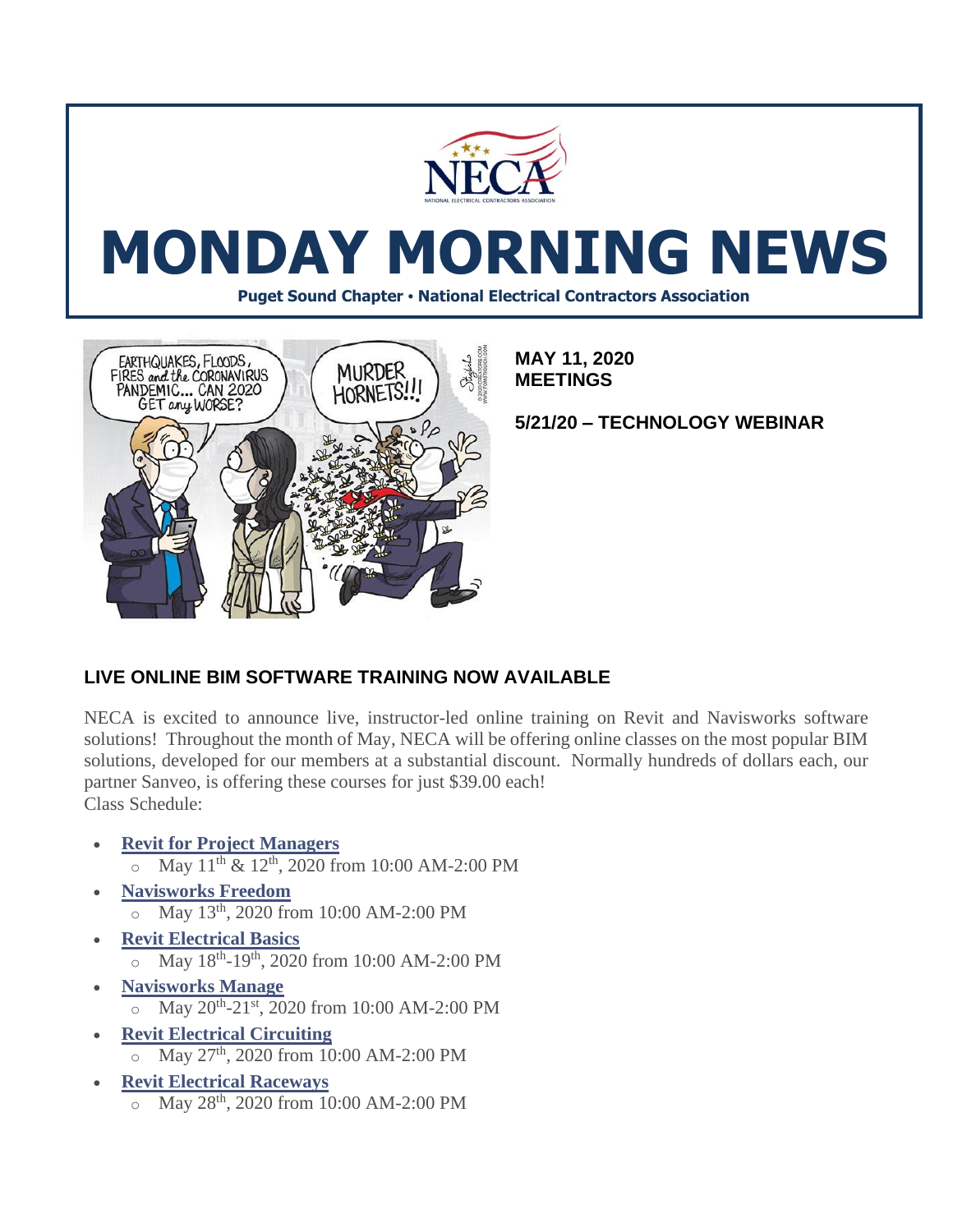Each session will be presented by an expert facilitator and participants will be able to ask questions and interact with software. To register for any one of the courses above, click on the course title and you will be redirected to a registration page.

For questions please contact [education@necanet.org](mailto:education@necanet.org)

## **NECA ENDORSES MCAA CHANGE ORDER PUBLICATION**

NECA has given its full endorsement to the 2020 edition of the Mechanical Contractors Association of America's (MCAA) publication *Change Orders, Productivity, Overtime—A Primer for the Construction Industry*.

NECA endorsed the contents of this publication as being as applicable to the electrical construction industry as the mechanical piping and plumbing trades, furthering its use to benefit the memberships of NECA and MCAA and the industry as a whole. This publication has become a standard in the construction industry and is widely relied upon by mechanical and other specialty contractors, attorneys in construction practices and consultants. Its chapters were peer-reviewed by a panel of MCAA contractors.

"This is an incredibly valuable publication for our members," NECA CEO David Long said. "Our trades have a lot in common, and I look forward to working with MCAA again in the future."

The *2020 Edition of Change Orders, Productivity, Overtime* contains a new chapter that discusses the essential concept of sharing the CPM schedule in its native form between all of the major trades on a construction project. It is the MCAA's goal to make the construction management and scheduling process more transparent and effective on today's complex and challenging construction projects, to the benefit of all of the parties to a construction contract.

"MCAA appreciates NECA's continued endorsement of this publication," MCAA Chief Executive Officer Timothy J. Brink said. "The members of both organizations benefit from the partnership and spirit of cooperation that exists between MCAA and NECA."

NECA members can get the discounted price of the book using the **[order form here](https://www.necanet.org/docs/default-source/default-document-library/mcaa-resource-order-form-neca-pci6d12cce2a0366681b630ff0a00347198.pdf?sfvrsn=2)**. For questions, email **[education@necanet.org](mailto:education@necanet.org)**.

#### **SOCIAL DISTANCING AND SITE MONITORING TECH RAPIDLY ROLLING OUT TO U.S. CONSTRUCTION SITES**

The coronavirus pandemic has shocked U.S. construction into needing to adopt new technologies to maintain social distancing and monitor jobsites remotely. Those adaptations, some construction leaders say, should have been adopted in the first place, before the pandemic forced contractors to implement them. As construction was deemed essential and allowed to continue in nearly all 50 states, contractors were required to follow CDC guidelines to protect workers from the spread of COVID-19. In response, tech firms and safety app developers introduced or expanded a variety of applications that some construction leaders say will become the norm.

Some applications use image data or wearables to track workers, ensure they maintain social distancing, or at the very least, reduce social density on jobsites. Other apps provide questionnaires for workers prior to allowing them onsite to ensure they were as low risk as possible for having and spreading COVID-19. Plus, others allow for virtual walkthroughs so stakeholders in their homes can have up-to-date imagery of work in progress.

"While I believe contractors will continue to use scheduling technology in the future, the landscape will be different," said Matt Abeles, vice president of construction technology and innovation for Associated Builders and Contractors (ABC). "Using site monitoring technology will become more prevalent, so stakeholders not physically on the jobsite can have a transparent view on progress." Having stakeholders working remotely will aid in speeding up projects, Abeles said.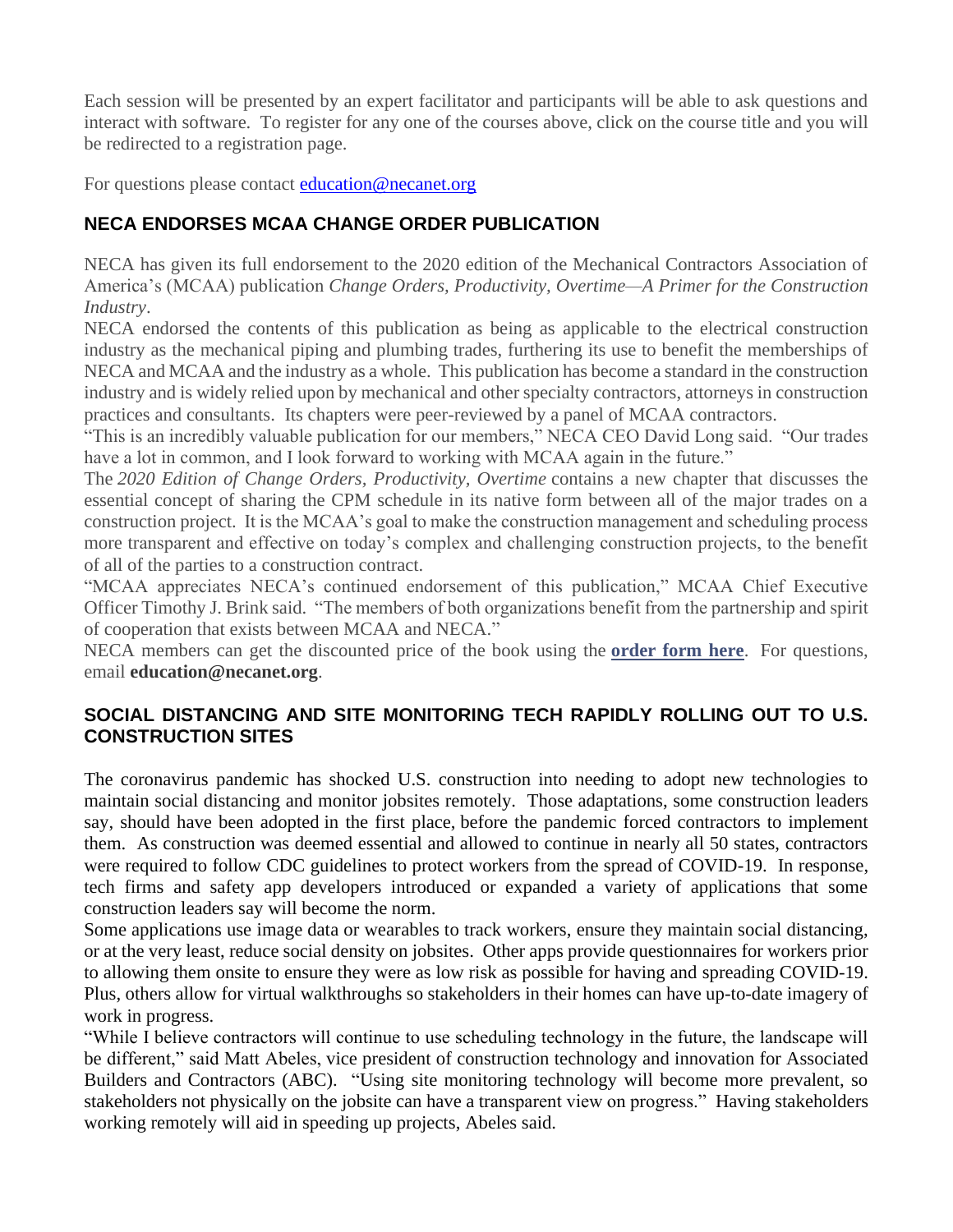During a webinar from the Society for Construction Solutions New York Chapter, Anita Woolley Nelson, chief strategy officer of Skanska USA Building, said several executives at the company are taking base training for tech practices to prepare for the future. "People always say you can't take a jobsite home with you, [but] maybe you can," she said.

#### **AMERICA NEEDS HOPE AS WELL AS SAFETY**

*While we do our best to deliver information for this newsletter in a concise, digestible way, sometimes we come across articles that need to be read in full. The article below fits into this category. To take us home this week we turn to our favorite guest columnist, Peggy Noonan.* 

New jobless claims came out this week, putting American unemployment at an estimated 33.4 million. ADP, the payroll-processing company, reports the private sector lost more than 20 million jobs in April alone. Earnings reports are dreadful, and whole sectors—air travel, hospitality—are being wiped out. Nothing will turn around soon. It is a catastrophe. But you know all that.

What's needed now? A certain shift in stance and attitude that allows a broader appreciation of our predicament.

Our economy is experiencing a great contraction, a seizing up; it's becoming smaller, tighter, more airless. As a nation we have rightly focused on the illness that caused all this and the fight to beat it back. That fight can't let up. When the disease goes down in one place it shows up in another, and a second or third wave is likely; viruses like this don't knock on the door just once.

But the economic contraction will have repercussions as destructive as the virus itself. People will die and sicken because of lost jobs, lost income and a feeling of no opportunity, no *possibility*. Alcoholism, drug abuse, anxiety, suicide, strife within families—all these things will follow. And there's a feeling of terrible generational injustice. My generation is on pause, but the young are on stall, and it's no good for them. People need to operate in the world to become themselves.

A doctor in New York, who was right from the start and ahead of the curve in his warnings in February, told the patients in his practice this week that social distancing worked. The hospitals reached full capacity but weren't overwhelmed; against the odds they stood their ground. But he was honest. The victory came with "grave consequences" for employees and businesses and "an increase in domestic violence and child abuse." People with life-threatening symptoms like chest pain avoided the emergency room, and parents delayed vaccinating their children for measles and meningitis. Patients with mental illness experienced severe increases in their symptoms. "The full extent of these costs will take years to fully understand."

We have to see the unfolding economic calamity in a new, more present and urgent way, and think about its impact on our culture, our ability to fund things, our standing in the world, our *morale.*

We can't grapple only with the illness, we have to grapple with the crash. The bias now should be toward opening, doing everything we can to allow the economy to become itself again, to the degree that's possible.

Toward that end, two thoughts from two wise men. The first is that we must unleash the creativity of businessmen and -women, an uncalled-on brigade in this battle. Not only doctors and scientists will get us out of this, business must be on the lines, too.

Second, we have to cooperate by doing the things that contain the illness so that businesses can stay open and functioning. A mask isn't a sign of submission as some idiots claim. It's a sign of respect, responsibility and economic encouragement. It says, "I'll do my small part."

The first wise man is George Shultz, a participant in and observer of history to whom I spoke by phone. "It is a catastrophe," the former secretary of state and of labor said of the virus and the economy. "The government shuts things down, the government has all the money and is dealing it out, so there's an expectation the government can get us out of this." But no government has that power.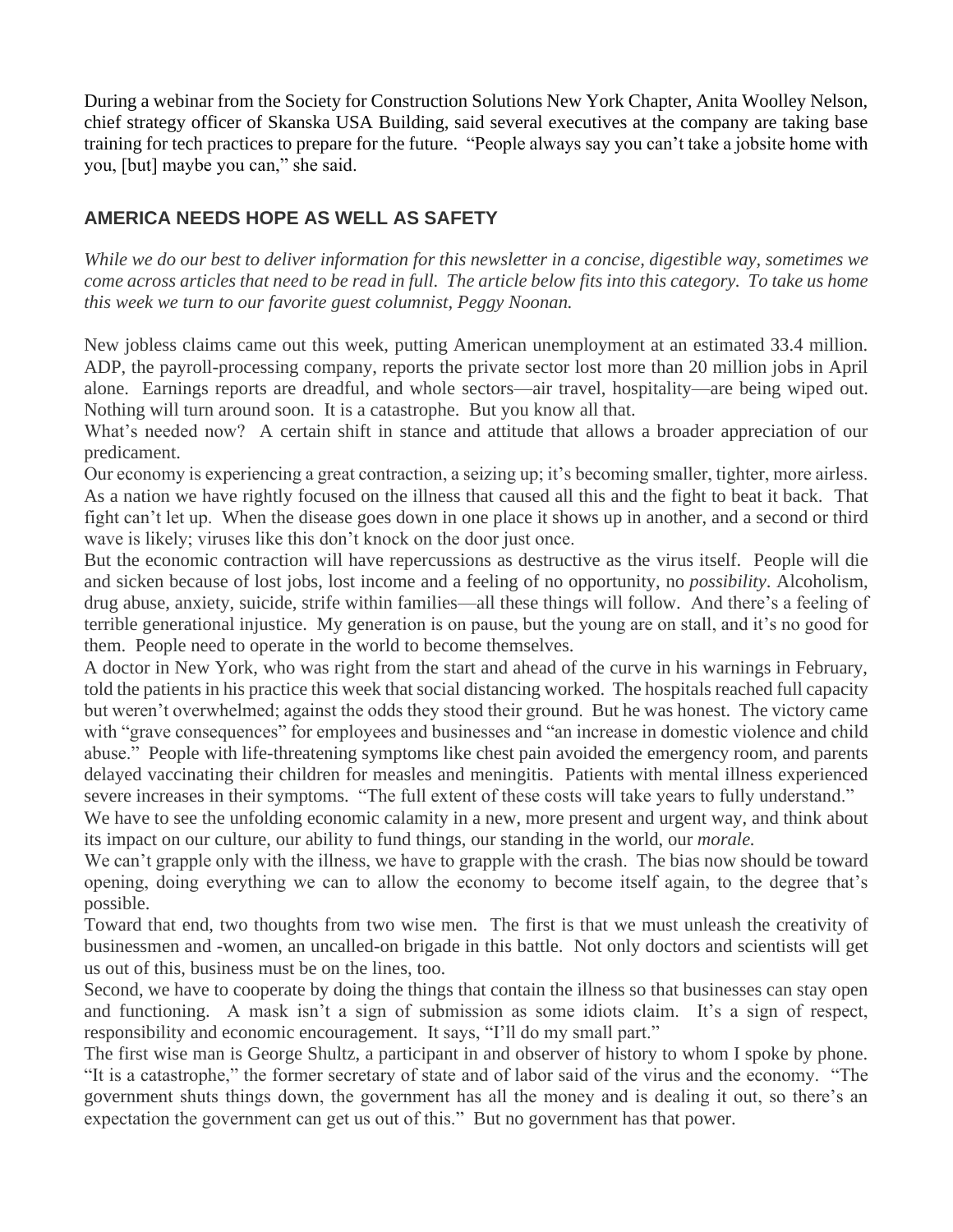Where is the hope? "We have a potentially vibrant private sector. There's an immense amount of energy and ingenuity and fresh thinking there. They think about how to get themselves in a profitable position, and to do that they have to take into account a lot—supply chains, the health of their employees, the safety of customers. We have to open things up and say to the private sector, 'Do your job.' They have creativity, they want to get things up and going again."

The second wise man: Ken Langone, a founder of [Home Depot.](https://www.wsj.com/market-data/quotes/HD) If you hear his name a lot lately it's because he endowed a hospital at the center of New York's struggle with coronavirus, NYU Langone Medical Center. He said if we do everything we can to make people safe, we'll be doing everything to get business going.

"There is a bigger risk in business not being open than in staying closed," he said by phone. "Why? Look, you're looking at depression, financial problems, taxes will have to go up to pay for all this." Taxes pay for public services—including the operation of hospitals.

"It isn't safety *or* business, it's safety right now which *allows* business." Every American can contribute by observing the protocols we now know by heart—washing hands, maintaining social distance, wearing masks, using hand sanitizer. "If the American people want to be cavalier about this they should be ashamed."

Last Sunday afternoon he drove to the Home Depot store in Jericho, N.Y. Home Depots have stayed open as essential businesses. "I go up and down the aisle. There wasn't an empty space in the parking lot. They were buying flowers, garden tools, seedlings—people were all over. People aren't gonna sit and vegetate at home. The wife says, 'Don't sit around on your ass, go buy some paint, paint the house.' American energy, this is our advantage."

But the store is careful. "We have distancing. All wore masks. People will have to stand 6 feet away and yell a little. OK with me, I like to yell!"

"We're not gonna be the same," he said. "We're gonna be challenged like never before, but we will pass the test with flying colors. . . . Capitalism brought America to the party. It's what gonna get us out of this mess."

But a "big readjustment" in business thinking will be needed to get through the crisis. If a restaurant reopens with half as many customers due to distancing protocols, the owner will have to hike prices, but that will hurt business. The answer is that the landlord needs to lower the restaurant's rent, and the landlord's lenders need to adapt in turn. "The financial chain's gotta be readjusted, concessions up and down the line."

Fine. We can all be patient with each other as we try to come back, together.

I want to get back to the national morale. All these dreadful economic numbers—you can't let people sink into defeatism. You can't let them think there is no hope, or that things in the future are just going to be bad. They are Americans, they know how to suffer—even the ones who've never suffered a day in their lives, it's still in their genes. But they're like the pioneers, they have to be able to believe while they're on the long trek that there's some fertile area around the next bend, or the one after that. They have to know there's a safe place where they can finally settle.

People need hope. Americans live on it. We must return to life. That is where the bias must be.

**ON THIS DAY IN HISTORY 1934–** A massive storm sends millions of tons of topsoil flying from across the parched Great Plains region of the United States as far east as [New York,](https://www.history.com/topics/us-states/new-york) Boston and Atlanta.

At the time the Great Plains were settled in the mid-1800s, the land was covered by prairie grass, which held moisture in the earth and kept most of the soil from blowing away even during dry spells. By the early 20th century, however, farmers had plowed under much of the grass to create fields. The U.S. entry into [World War I](https://www.history.com/topics/world-war-i) in 1917 caused a great need for wheat, and farms began to push their fields to the limit, plowing under more and more grassland with the newly invented tractor. The plowing continued after the war, when the introduction of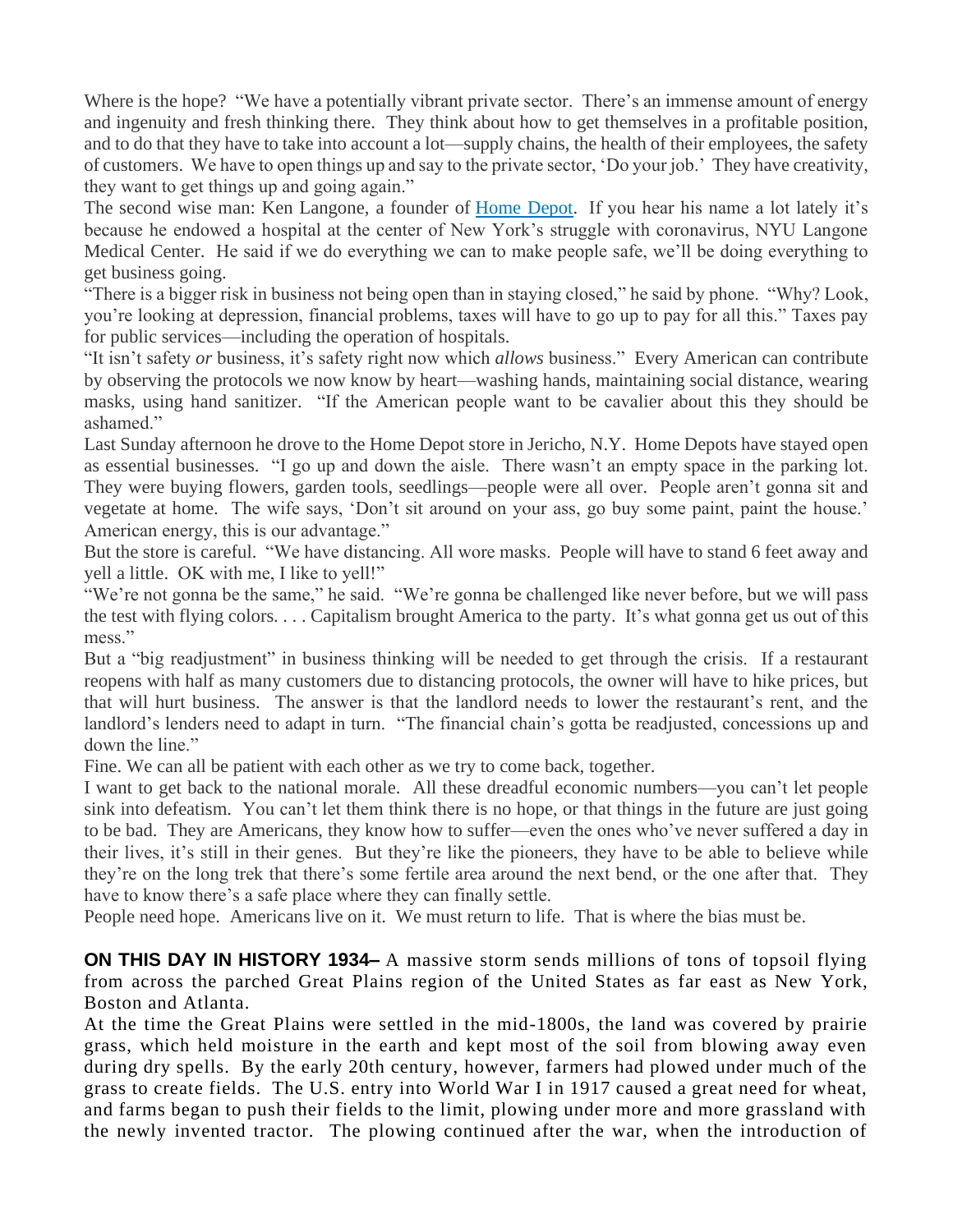even more powerful gasoline tractors sped up the process. During the 1920s, wheat production increased by 300 percent, causing a glut in the market by 1931.

That year, a severe drought spread across the region. As crops died, wind began to carry dust from the over-plowed and over-grazed lands. The number of dust storms reported jumped from 14 in 1932 to 28 in 1933. The following year, the storms decreased in frequency but increa sed in intensity, culminating in the most severe storm yet in May 1934. Over a period of two days, high-level winds caught and carried some 350 million tons of silt all the way from the northern Great Plains to the eastern seaboard. According to *The New York Times*, dust "lodged itself in the eyes and throats of weeping and coughing New Yorkers," and even ships some 300 miles offshore saw dust collect on their decks.



"The question isn't who is going to let me, it's who is going to stop me."

\_\_\_\_\_\_\_\_\_\_\_\_\_\_\_\_\_\_\_\_\_\_\_\_\_\_\_\_\_\_\_\_\_\_\_\_\_\_\_\_\_\_\_\_\_\_\_\_\_\_\_\_\_\_\_\_

**—Ayn Rand**

\_\_\_\_\_\_\_\_\_\_\_\_\_\_\_\_\_\_\_\_\_\_\_\_\_\_\_\_\_\_\_\_\_\_\_\_\_\_\_\_\_\_\_\_\_\_\_\_\_\_\_\_\_\_\_\_\_